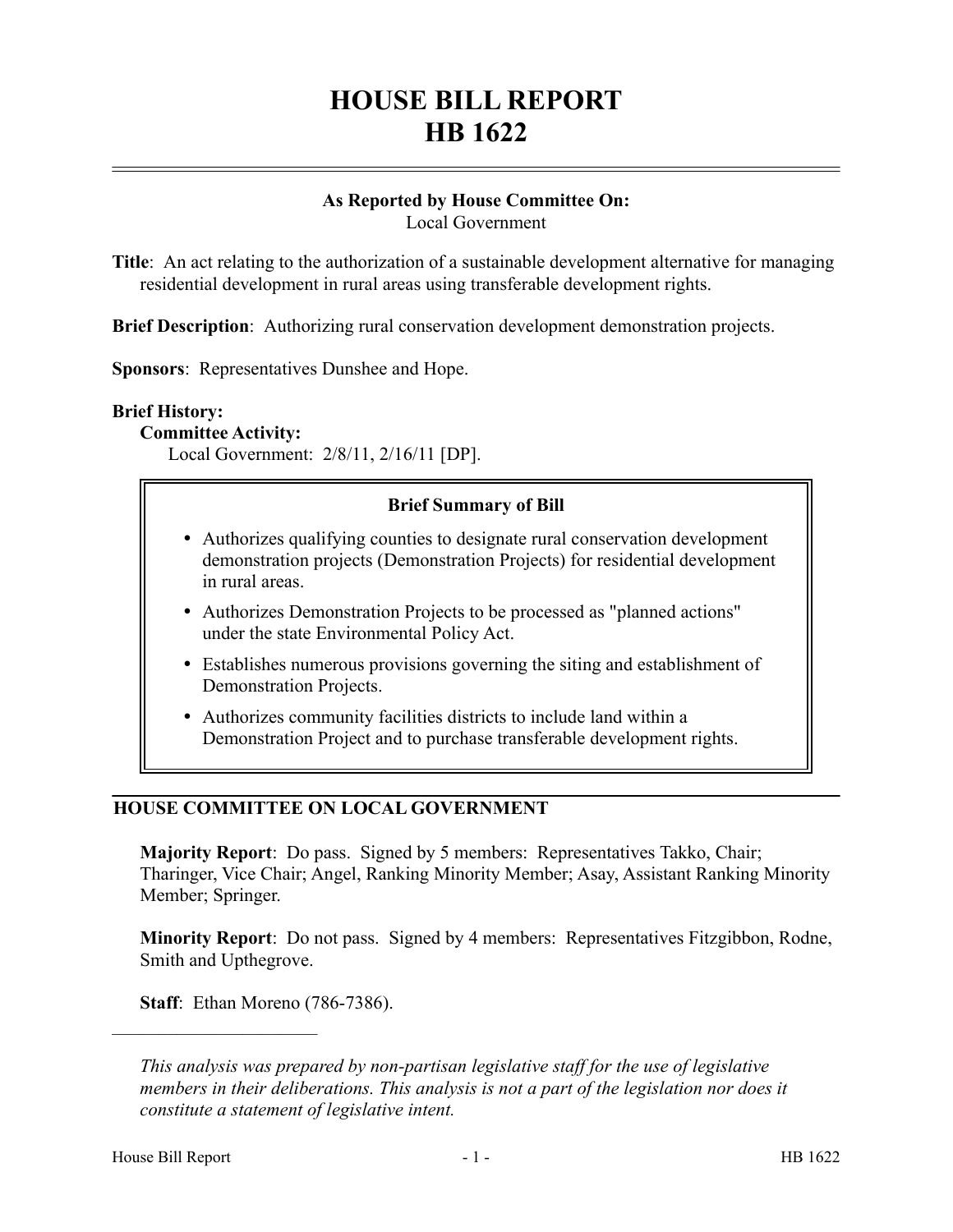#### **Background**:

#### Growth Management Act.

The Growth Management Act (GMA) is the comprehensive land use planning framework for counties and cities in Washington. Originally enacted in 1990 and 1991, the GMA establishes land use designation and environmental protection requirements for all Washington counties and cities, and a significantly wider array of planning duties for the 29 counties and the cities within that are obligated to satisfy all planning requirements of the GMA.

The GMA directs jurisdictions that fully plan under the GMA to adopt internally consistent comprehensive land use plans that are generalized, coordinated land use policy statements of the governing body. Comprehensive plans are implemented through locally-adopted development regulations, both of which are subject to review and revision requirements prescribed in the GMA.

Under the GMA, lands are generally classified in one of three categories:

- *Urban Growth Areas*: Urban Growth Areas (UGAs), which are designated by counties that fully plan under the GMA, are areas within which urban growth must be encouraged and outside of which growth can occur only if it is not urban in nature. Fully planning counties and each city within these counties must include within their UGAs, areas and densities that are sufficient to permit the urban growth projected to occur in the county or city for the succeeding 20-year period;
- *Natural Resource Lands:* This category includes agricultural, forest, and mineral resource lands of long-term commercial significance; or
- *Rural Lands or Areas:* This category includes all non-resource lands that are not within an UGA

While limited development outside of UGAs and natural resource lands is permitted under the GMA, comprehensive plans must include provisions that protect the rural character of the rural area and contain or otherwise control rural development. "Rural development," as the term is defined in the GMA, can consist of a variety of uses and residential densities, including clustered residential development at levels that are consistent with the preservation of rural character and other applicable requirements.

Qualifying development is expressly permitted under the GMA in rural areas if prescribed requirements are met. For example, counties may permit Limited Areas of More Intensive Rural Development (LAMIRDs) providing for the following:

- *Rural development*: allowing the infill, development, or redevelopment of existing commercial, industrial, residential, or mixed-use areas.
- *Recreational and tourist uses*: allowing intensification of development on lots containing, or new development of, small-scale recreational or tourist uses.
- *Nonresidential/cottage industry*: allowing intensification of development on lots containing isolated nonresidential uses or new development of isolated cottage industries and isolated small-scale businesses.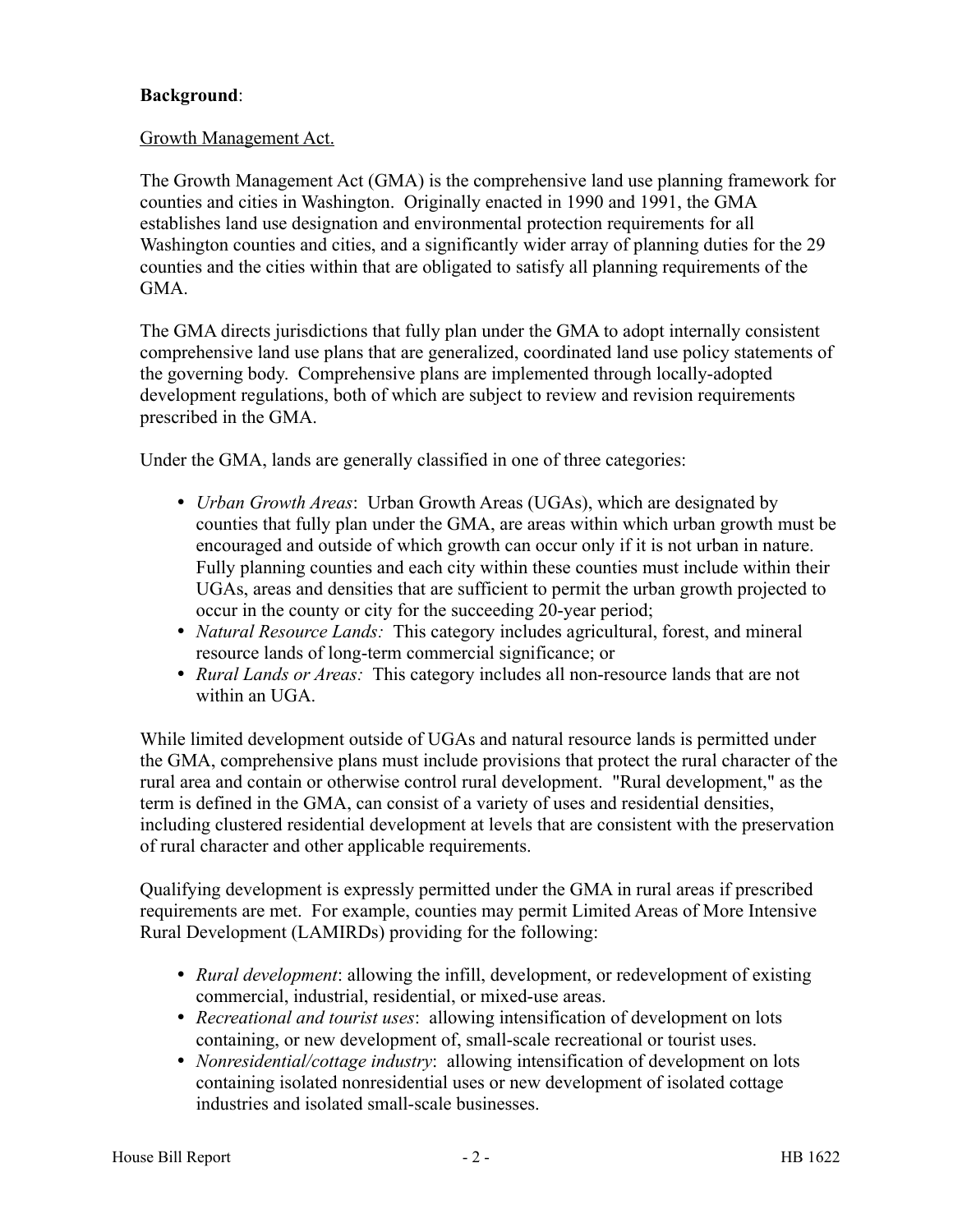#### Transfer of Development Rights.

A transfer of development rights (TDR) occurs when a qualifying land owner, through a permanent deed restriction, severs potential development rights from a property and transfers them to a recipient for use on a different property. In TDR transactions, transferred rights are generally shifted from sending areas with lower population densities to receiving areas with higher population densities. The monetary values associated with transferred rights constitute compensation to a land owner for development that may have otherwise occurred on the transferring property. Programs for transferring development rights may be used to preserve natural and historic spaces, encourage infill, and for other purposes.

#### State Environmental Policy Act.

The State Environmental Policy Act (SEPA) establishes a review process for state and local governments to identify possible environmental impacts that may result from governmental decisions, including the issuance of permits or the adoption of, or amendment to, land use plans and regulations. Any governmental action may be conditioned or denied pursuant to the SEPA, provided the conditions or denials are based upon policies identified by the appropriate governmental authority and incorporated into formally designated regulations, plans, or codes.

Provisions in the SEPA generally require a project applicant to complete an environmental checklist that includes questions about the potential environmental impacts of the proposal. This checklist is then reviewed by the lead agency (one agency identified as such and responsible for compliance with the procedural requirements of the act) to determine, via a threshold determination, whether the proposal is likely to have a significant adverse environmental impact.

Local governments and state agencies must prepare an environmental impact statement (EIS) for legislation and other major actions having a probable significant, adverse environmental impact. The EIS includes, in part, detailed information about the environmental impact of the project, any adverse environmental effects that cannot be avoided if the proposal is implemented, and alternatives, including mitigation, to the proposed action.

Specific categorical exemptions from the EIS and other requirements for actions meeting specified criteria are specified in the SEPA. For example, planned actions, specific development project actions that are within an UGA and have had significant impacts addressed in an EIS prepared in conjunction with a comprehensive plan or subarea plan, do not require a threshold determination or an EIS. Planned actions, however, are still subject to environmental review and mitigation under the SEPA.

#### Community Facilities Districts.

Legislation adopted in 2010 (i.e., Engrossed Substitute House Bill 6241, enacted as chapter 7, Laws of 2007) authorized the creation of community facilities districts (CFDs or districts), independent special purpose districts that may finance community facilities and local, subregional, and regional infrastructure. A CFD may only be created by a landowner petition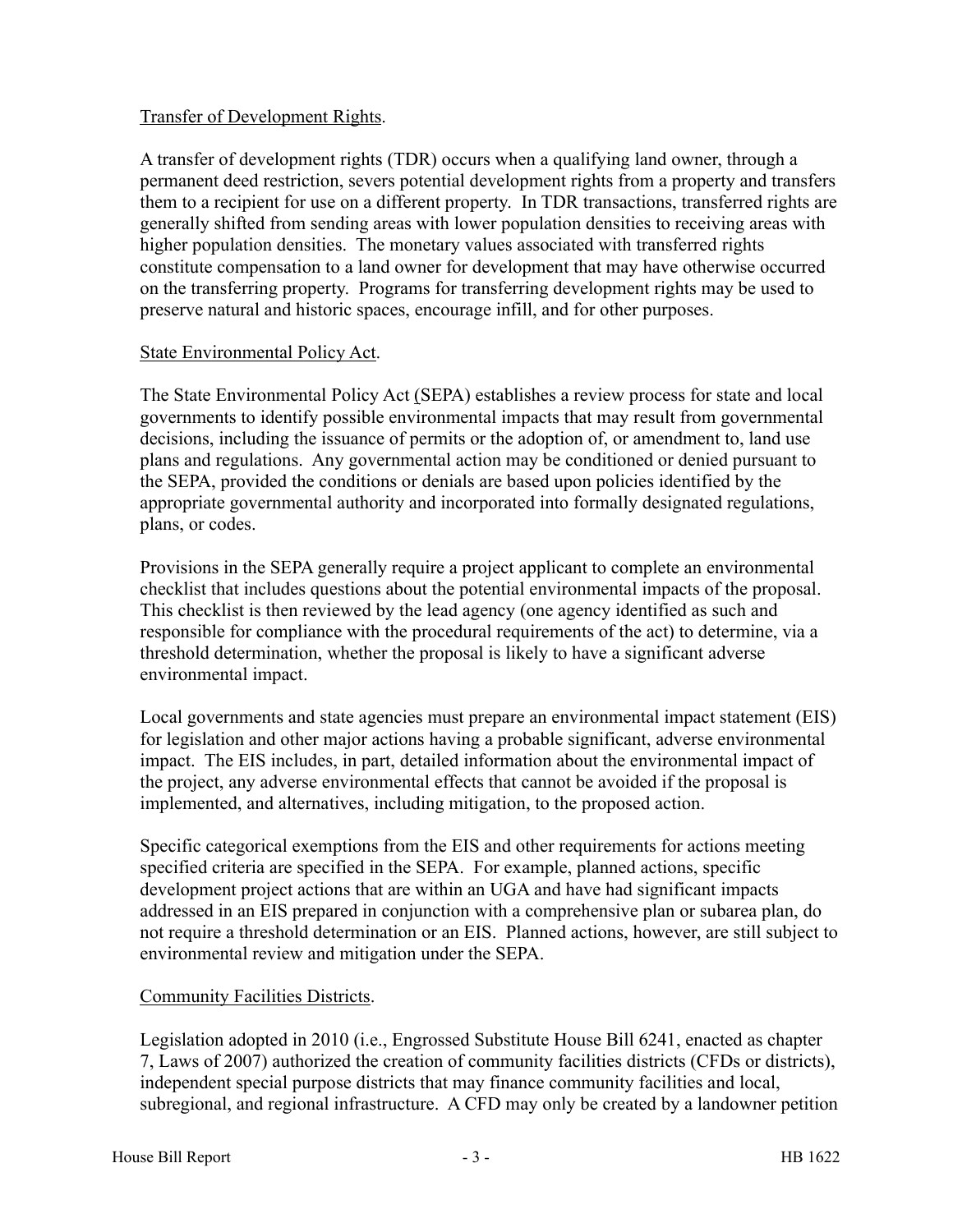that must be approved by the county, city, or town in which the district is located, and a CFD may only include land located within an UGA designated under the GMA.

A CFD, which is governed by a board of supervisors, may acquire, purchase, hold, lease, finance, and sell real and personal property, either inside or outside the boundaries of the district. A CFD may impose special assessments on privately owned real property within the district to finance facilities and improvements provided by the district. Examples of expenses and facilities that may be financed include:

• the cost of the purchase, lease, construction, improvement, or rehabilitation of any facility with an estimated life of five years or longer;

–––––––––––––––––––––––––––––––––

- sanitary sewage systems;
- highways, streets, roadways, and parking facilities;
- traffic control systems and devices; and
- library, educational, and cultural facilities.

**Summary of Bill**:

#### Eligibility and General Establishment Provisions.

Counties that fully plan under the GMA, are located in the Puget Sound basin, and have between 500,000 and 750,000 persons are authorized to designate one rural conservation development demonstration project (Demonstration Project or Project). "Rural conservation development demonstration project" is defined to mean a compact rural development created using a transfer of development rights, in accordance with Demonstration Project requirements, and as established by the county's comprehensive plan policies and development regulations. Demonstration Projects meeting prescribed requirements are an expressly authorized form of rural development and do not constitute urban growth.

#### Location Requirements.

Provisions for siting Demonstration Projects are specified. For example, Demonstration Projects must be located in the rural area and must be designed to co-exist with traditional rural land uses such as farming and forestry. Demonstration Projects may be located on sites of 750 or more contiguous acres in the rural area that are outside of established LAMIRDs, and a portion of the Project must be within three miles of a state or federal highway. Demonstration Projects may not be located on designated agricultural, forest, or mineral lands of long-term commercial significance, and counties are prohibited from simultaneously processing a request to de-designate these natural resource lands and a proposal to consider these same lands for a Demonstration Project.

#### General Provisions.

Numerous provisions and requirements governing the establishment and character of Demonstration Projects are established. The following illustrates examples of these provisions and requirements: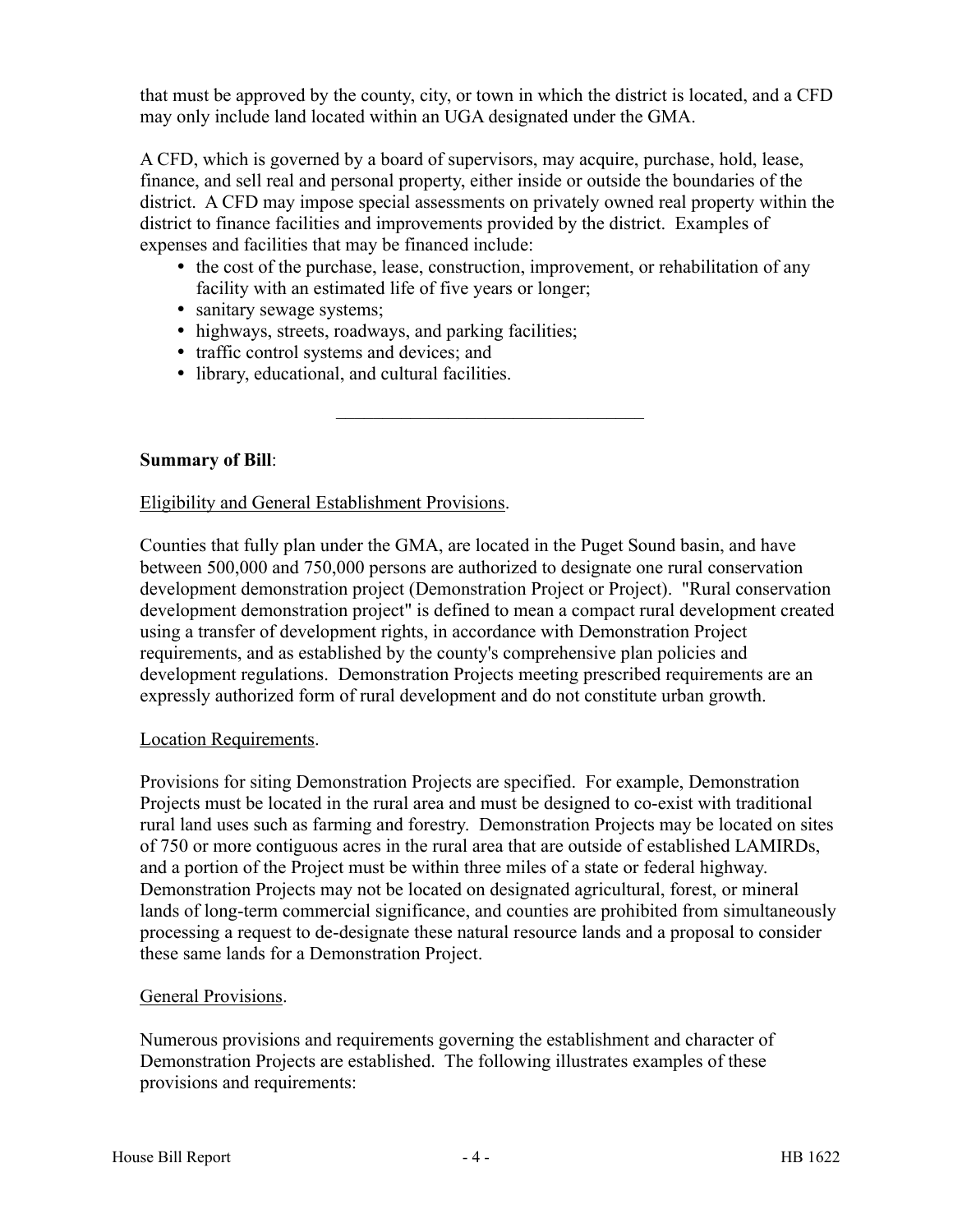- *Residential development*: Demonstration Projects may include a combination singlefamily detached housing, single-family attached housing, multifamily housing, and accessory dwelling units. A maximum of 1,600 dwelling units may be authorized in a Project.
- *Transfer of development rights*: A county authorizing a Demonstration Project must identify rural-zoned lands or lands designated as natural resource lands of long-term commercial significance that are eligible as sending sites. Demonstration Projects must be authorized receiving areas of rights from certified sending sites.
- *Process*: A county establishing a Demonstration Project must adopt comprehensive plan policies and development regulations to effect and implement the Project. Demonstration Projects must comply with all relevant development regulations, however, Project provisions control over conflicting provisions of the GMA.
- *External boundaries*: Clear external boundaries, meeting specified requirements, must be delineated for each Demonstration Project and may not be expanded. A permanently conserved perimeter buffer that must generally be at least 200 feet in width must also be established within the boundaries of the Project and permanently conserved.
- *Public services and facilities*: A county establishing a Demonstration Project must address how new or improved infrastructure necessary to serve the Project will be provided.
- *Open space*: A minimum of 70 percent of the gross site area of a Demonstration Project must be set aside as designated open space.
- *Native vegetation*: Development regulations or agreements authorizing a Demonstration Project must include provisions to minimize and mitigate for the clearing of native vegetation within a Project.

#### Environmental Review/State Environmental Policy Act.

A county's review and approval of a Demonstration Project must address and provide for environmental protection, consistent with the SEPA. Counties are given express authority to process a Demonstration Project as a "planned action" under the SEPA, and the SEPA definition of "planned action" is amended to authorize this authority.

#### Growth Management Act.

The GMA definition of "rural development" is amended to specify that a Demonstration Project is a permitted form of rural development. Legislative findings in the GMA pertaining to rural lands are amended to specify that Demonstration Projects will promote sustainable residential development as a means of managing rural residential growth and protecting designated resource lands of long-term commercial significance.

–––––––––––––––––––––––––––––––––

**Appropriation**: None.

**Fiscal Note**: Not requested.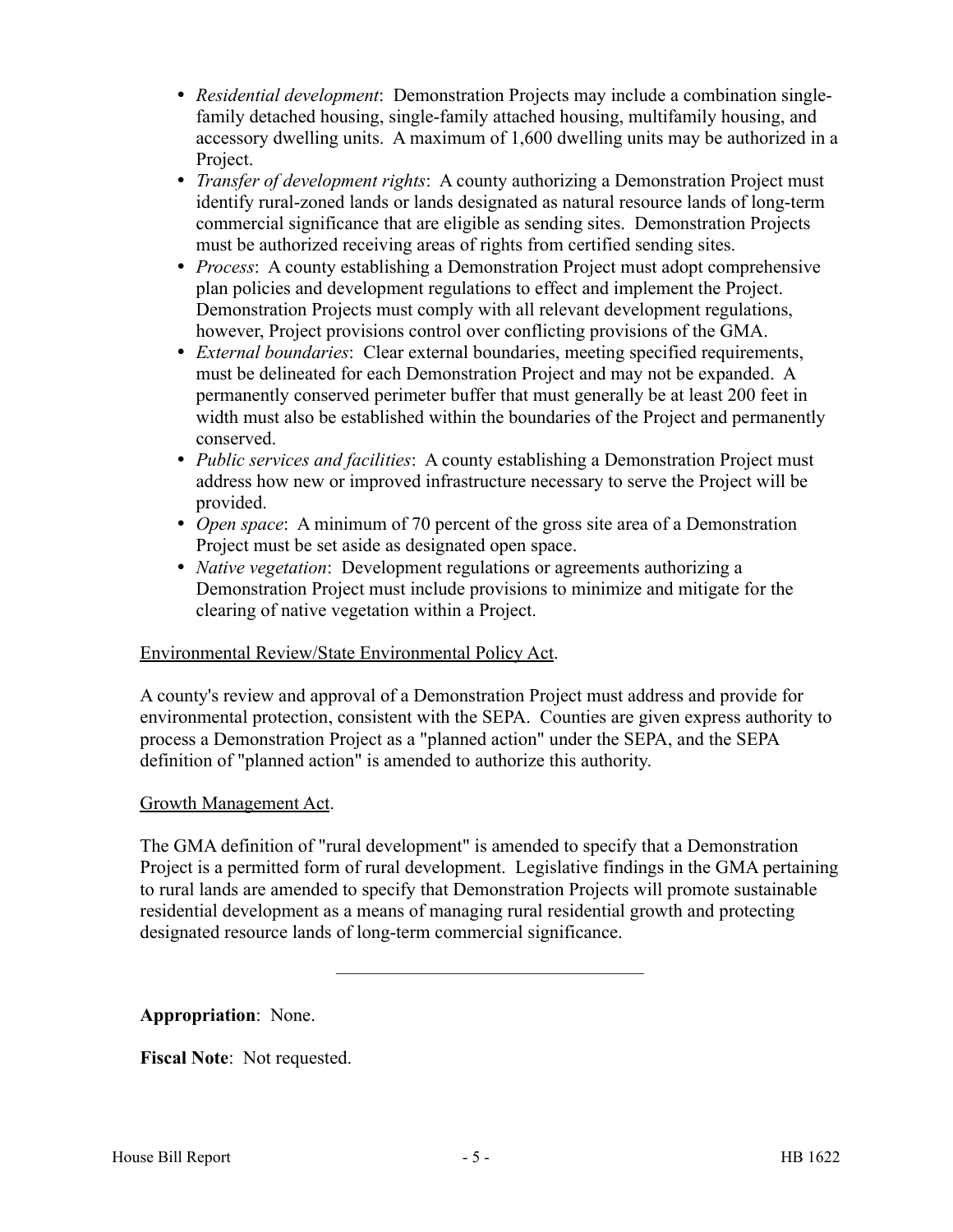**Effective Date**: The bill takes effect 90 days after adjournment of the session in which the bill is passed.

#### **Staff Summary of Public Testimony**:

(In support) Land use is a sticky wicket. In the past, sprawl has been permitted in rural areas, but this development is the most expensive to service. This proposal attempts to cluster development, create open space, and provide government services more efficiently. With clustering, you will have more development in the rural area, but it will be subject to environmental review and mitigation.

This bill will allow Snohomish County to do a Demonstration Project for a rural village. This Project will allow the county to take a series of vested developments and add to it, but those additional lots will be permitted in conjunction with preserving other rural areas. This development will not increase rural density, but will include road improvements. Under this bill, the permitted development will have a smaller footprint, will not use septic tanks, and will be subject to environmental mitigation. The bill is the result of a three-year process that engaged the public and developers. It is innovative and is supported by diverse interests. The bill will allow the county to make development decisions in accordance with parameters established by the Legislature.

Cascade Land Conservancy has intensively studied rural and resource lands, lands that will disappear in 50 years. While the idea of moving all sprawl into cities is desirable, it is not economically possible. This bill provides a needed and elegant alternative solution to a challenging issue. This bill will better manage existing resources.

(In support with concerns) The Washington State Department of Transportation (DOT) supports transfer of development rights processes when they do not shift a capacity problem from one area to another. The DOT is encouraged by provisions in the bill, but the agency would like to work the bill's language to ensure that there is capacity for state transportation facilities.

(Opposed) The bill contains many "shoulds" but the experimental development authorized by it will not require an environmental impact statement. The proponents of the bill do not live in the area affected by its provisions. The bill will replace local authority under the GMA with state-mandated actions. The bill should be tabled so that representative government can continue. The bill will create significant traffic impacts on a two-lane road in the Smokey Point area. Flooding in the area will further limit transportation options. Original proposals for rural areas included a promise to preserve rural lands and lifestyles, but this bill will violate that promise. This bill will allow a new bedroom community, with up to 1,600 homes, to be authorized in the rural area of Snohomish County. Authorizing additional units in the rural area is not a solution to development concerns. The bill does not require the creation of new jobs in the development area, and the area will not have urban amenities, even if they are expected. This bill will allow a new exemption to provisions in the GMA that currently prohibit development in rural areas.